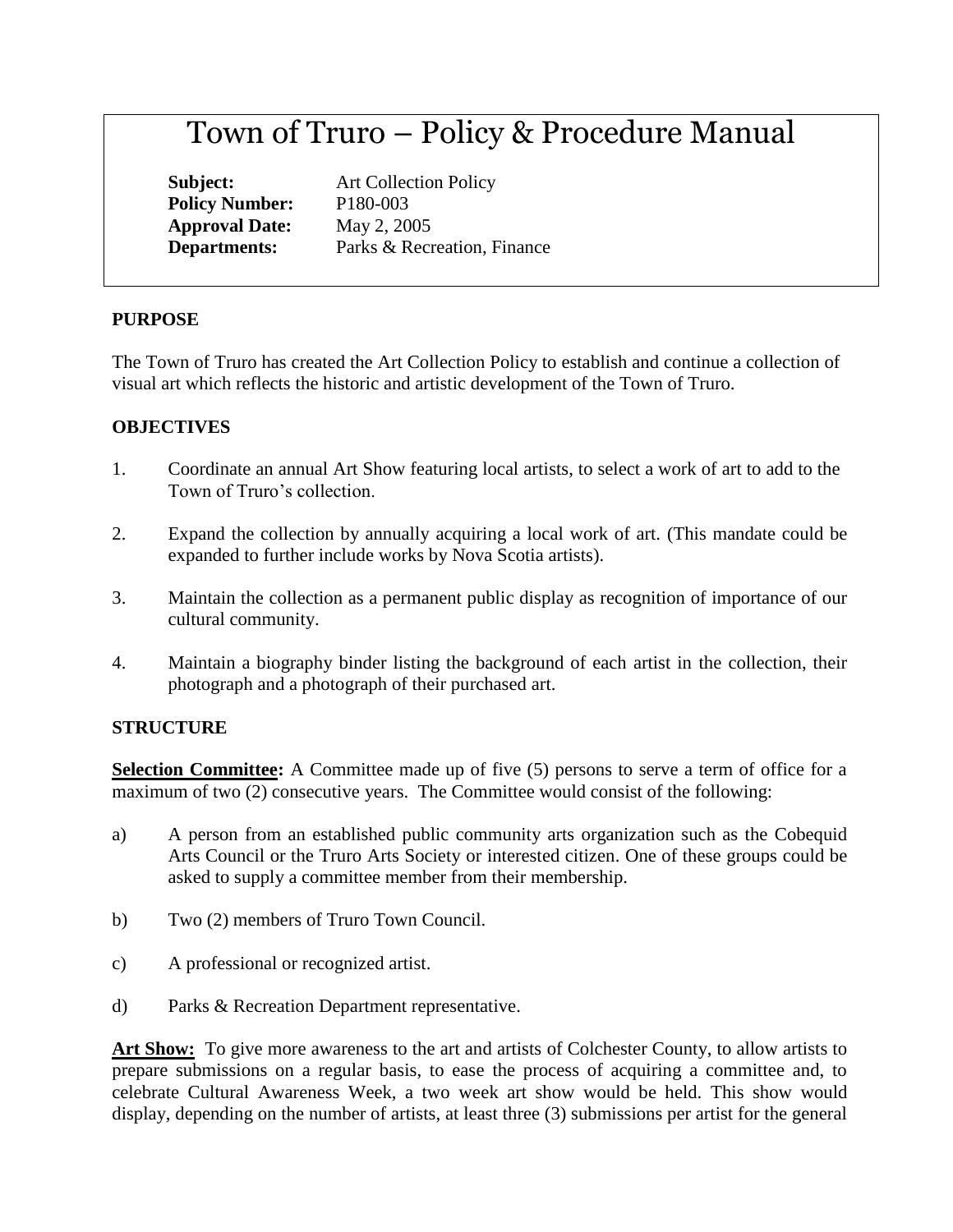public and Selection Committee to view. The show and official opening would be coordinated by the Town of Truro and a hosting organization familiar with the process. A reception, hosted by the Selection Committee to announce the selected work of art, would be held for the artists, Town Councillors and guests.

## **Criteria for Selection:**

The Town of Truro intends to build on an art collection in a professional manner to protect the integrity of this collection. The Committee will comply with the following criteria:

- 1) Quality art good composition, technical competence, presentation (in terms of preservation) and relevance of the art to the style and development of the artist.
- 2) The historic development and lifestyle of the Town of Truro must be considered. It is important to stress that this is secondary, although a required criteria.
- 3) Medium The collection should be balanced with a variety of media. It is not suggested that the Committee be required to rotate one year to the next.

It is suggested that the Committee acquaint themselves with the collection prior to selection and leave it to their discretion.

Members of the Selection Committee would not be eligible to make submissions.

## **DONATIONS**

Donations would be subject to the same criteria as regular submissions. This could easily be done by the Selection Committee when they meet each year.

#### **COMMISSIONS**

The Selection Committee may consider the recommendation of commissioning a piece of work by an artist. This option could be used to fill a void in the collection, either of a specific area, a specific point of history or type of art, ie. oil, sketch, watercolour, etc.

If the Selection Committee considers this option they recommend an artist and the topic to Town Council for approval, prior to committing to the commissions.

## **PURCHASE ARRANGMENT**

The Town of Truro makes available funds of \$750.00 to purchase the submission selected. Artists may choose to donate that portion of the cost of the submission which exceeds the funds available from the Town of Truro.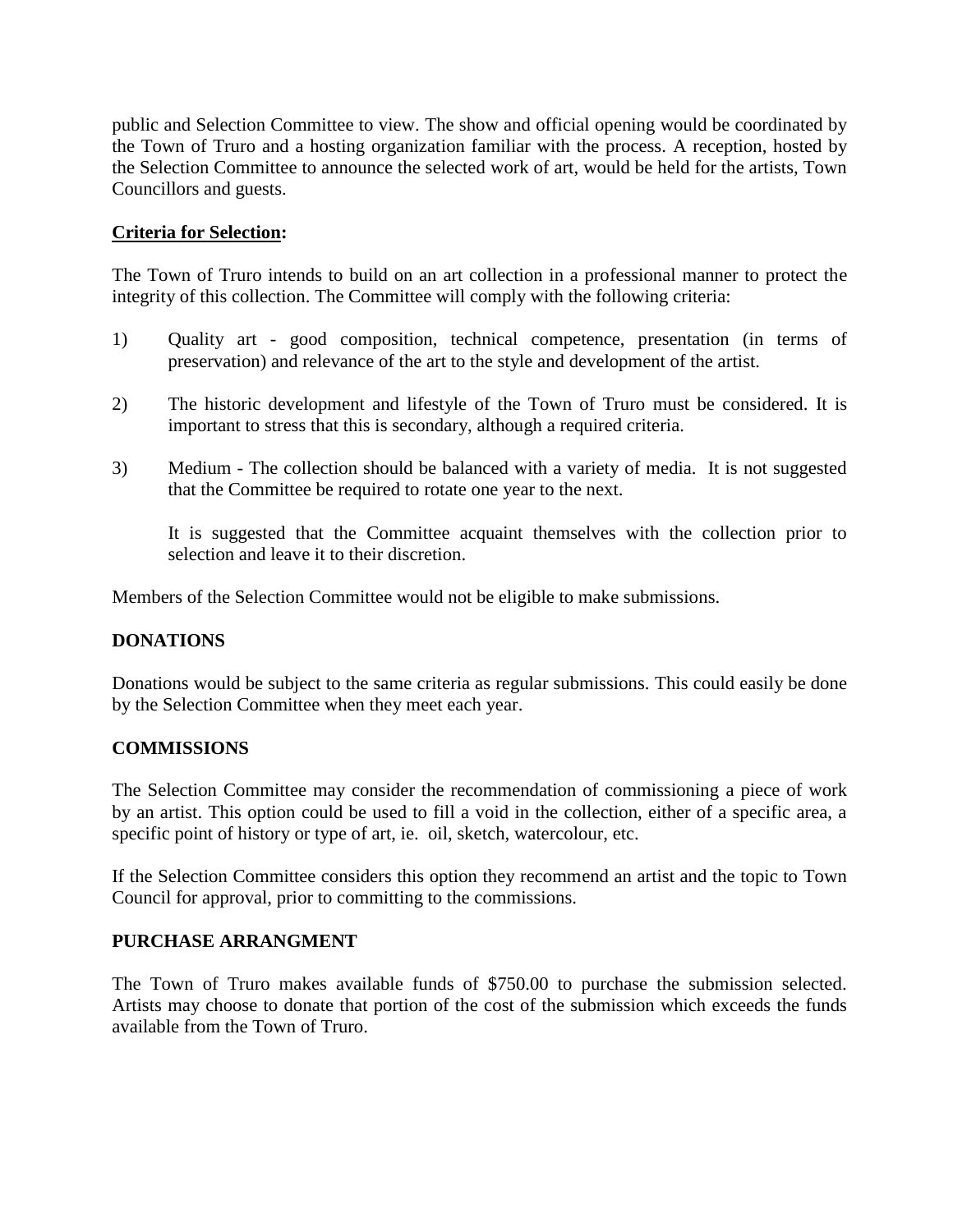# **RESPONSIBILITIES:**

## **Parks, Recreation and Culture Department**

- 1. Contact local arts organizations to act as the Hosting Organization to act in conjunction with the Town of Truro for the annual Art Show.
- 2. Coordinate with the Hosting Organization the dates and locations of the Art Show.
- 3. Confirm the members of the Selection Committee.
- 4. Obtain address of local artists from local cultural organizations. Distribute letters to artists inviting them to submit a maximum of three (3) pieces of art.
- 5. Place advertisement soliciting submissions in the local papers, media and on the Town of Truro website.
- 6. Coordinate with the Hosting Organization the final arrangements for the Art Show and reception, as well as the receiving and returning of submissions.
- 7. Submit the Selection Committee's recommendation to purchase to Town Council for approval.
- 8. Invite submitting artists, Town Councillors and the Selection Committee to attend the reception, at which time the submissions selected will be announced.
- 9. Arrange for media coverage of the Art Show and Reception.
- 10. Order brass plate with title of art work, the artist's name and the year purchased, to be installed on the submission.
- 11. Document the submission selected.
- 12. Write an annual report on the process used to organize the current year's Art Show, including a financial statement and overall evaluation.

# **Art Collection Committee:**

- 1. Review submissions, accompanying biography and other support material the artist might wish to submit.
- 2. Provide suitable recommendation for purchase, based on this material.
- 3. If a suitable recommendation is not possible, the Committee may look at the possibility of recommending the commissioning of a piece of work by an artist.
- 4. May determine the medium (media), size and subject on an annual basis which would best reflect an overall representation of this historic and artistic development of the Town of Truro and ensure the continuity of a collection of quality art.